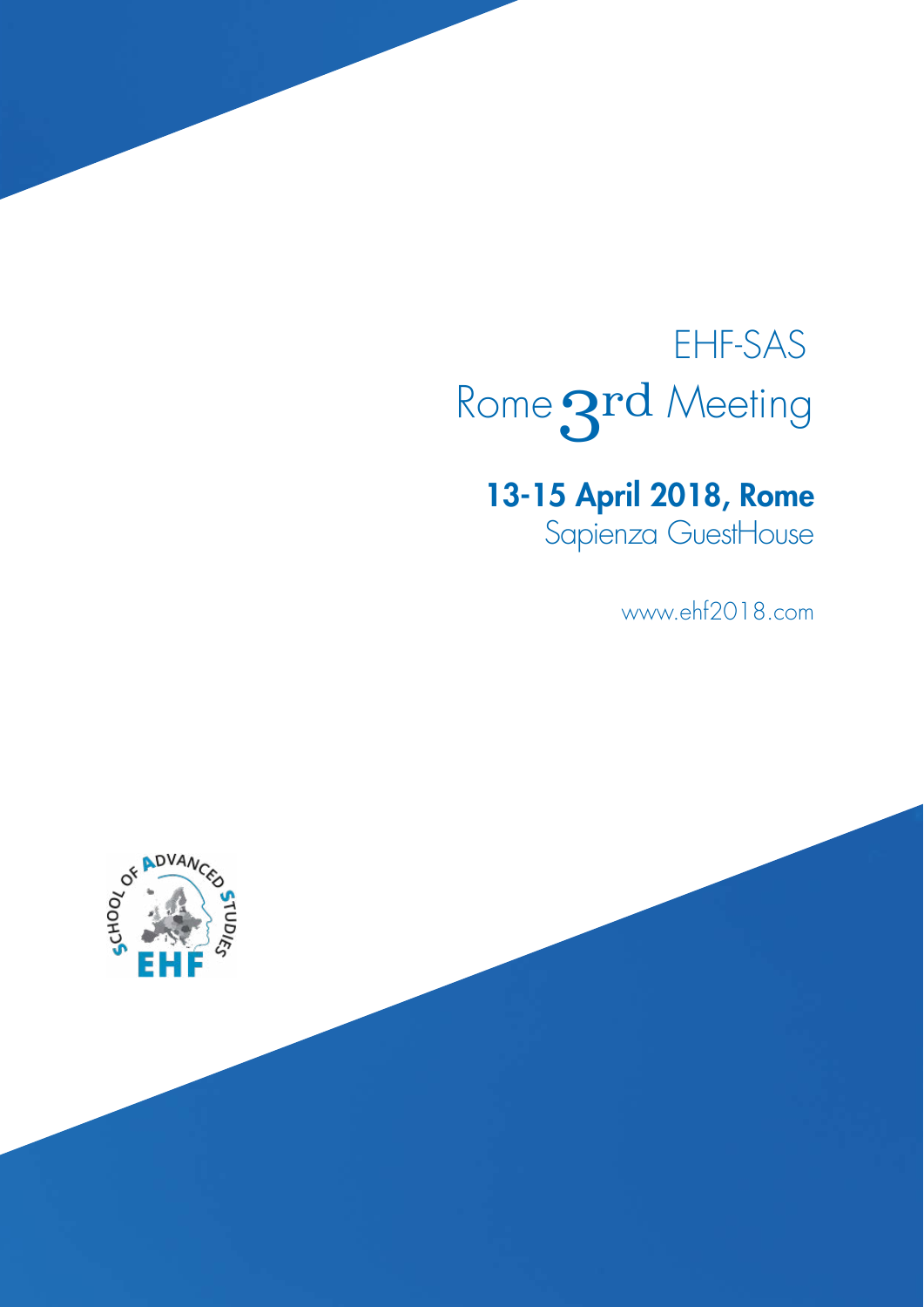# 2018 Programme on Migraine and Cluster Headache

Dates

13 APRIL, 2018

13:00-14:00

REGISTRATION AND LUNCH

### 14:00-18:00

BURDEN OF HEADACHE DISORDERS *Paolo Martelletti (Rome, I)*

SIGNALING PATHWAYS IN MIGRAINE PATHOPHYSIOLOGY *Faisal Mohammad Amin (Copenhagen, DK)*

ACUTE AND PREVENTIVE TREATMENT IN MIGRAINE *Koen Paemeleire (Ghent, BE)*

MIGRAINE AND CONTRACEPTIVES *Simona Sacco (L'Aquila, I)*

### 20:30

DINNER

# 14 APRIL, 2018

#### 9:00-13:00

GENDER AND MIGRAINE *Antoinette Maassen van den Brink (Rotterdam, NL)*

MIGRAINE AND MEDICATION OVERUSE *Andrea Negro (Rome, I)*

EMERGING TREATMENTS IN MIGRAINE *Jakob Møller Hansen (Copenhagen, DK)*

#### THERAPEUTICS OF TACs

*Giorgio Lambru (London UK)*

NEUROSTIMULATION IN CLUSTER HEADACHE *Mads C.J. Borløse (Copenhagen, DK)*

#### 13:00-14:00

LUNCH

14:00-17.00

CLINICAL GRAN ROUNDS

MIGRAINE PATIENT CASE

CLUSTER HEADACHE PATIENT CASE

WORKING GROUPS FOR EHF-SAS REVIEWS

20:30

DINNER

# 15 APRIL, 2018

9:00-13:00

CHRONICIZATION AND REFRACTORINESS OF MIGRAINE *Mark Braschinsky (Tartu, EW)*

TRIPTANS AND CGRP BLOCKADE *Silvia Benemei (Florence, I)*

EMERGING TREATMENTS IN MIGRAINE *Jakøb Moller Hansen (Copenhagen, DK)*

PRECISION MEDICINE IN MIGRAINE *Paolo Martelletti (Rome, I)*

LEARNING TEST AND CLOSING

LUNCH AND DEPARTURES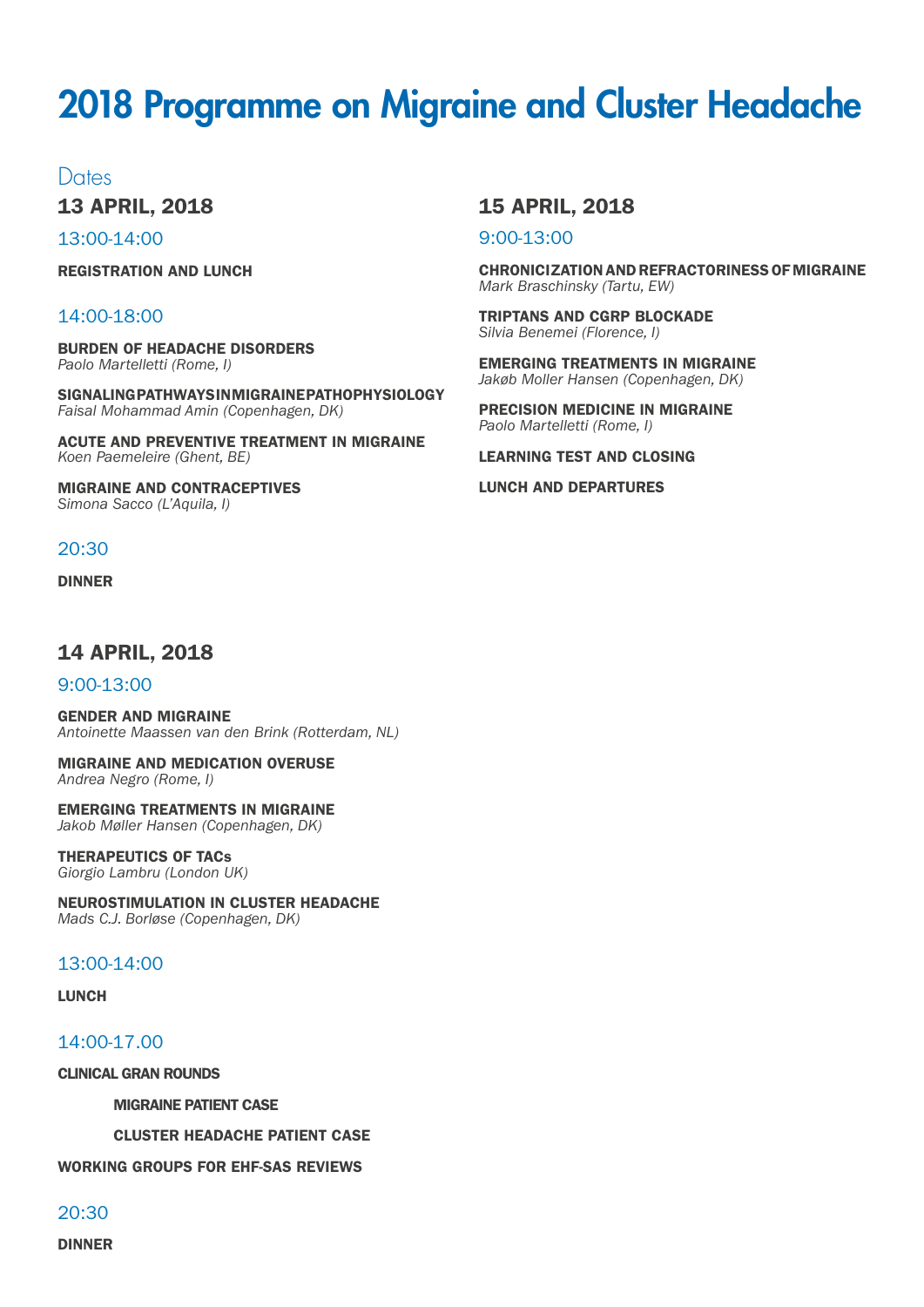# **Faculty**

Paolo Martelletti, Chairman *(Sapienza University of Rome, Italy)* Faisal Mohammad Amin *(Copenhagen University, Denmark)*  Silvia Benemei *(University of Florence, Italy)* Mads C.J. Borløse *(Copenhagen University, Denmark)* Mark Braschinsk*y (University of Tartu, Estonia)*  Giorgio Lambru *(King's College London, UK)*  Antoinette Maassen van den Brink *(Erasmus University, Rotterdam, Netherlands)* Jakøb Moller Hansen *(Copenhagen University, Denmark)*  Andrea Negro *(Sapienza University of Rome, Italy)* Koen Paemeleire *(Ghent University, Belgium)* Simona Sacco *(University of L'Aquila, Italy)*

### RULES AND APPLICATION

<http://ehf-org.org/aims-and-scope/>

### EDUCATIONAL FORMAT

Lectures will last 45 minutes and will be followed by 15 minutes of interactive discussion. Multiple choices learning test will close the meeting.

Attendants will be invited to present their final review published in The Journal of Headache and Pain and awarded with the EHF-SAS Fellowship Diploma during the 12<sup>th</sup> EHF Congress in Florence, 28-30 September 2018.

# VENUE

Sapienza University GuestHouse Via Volturno 42 <http://en.uniroma1.it/campus-life/sapienza-residence> <https://vimeo.com/76867311>

# ORGANIZING SECRETARIAT

Valentina Massimi Francesca Romana Britti Duerre Congressi Srl, Via degli Scipioni, 220 - 00192 Roma T +390636010376 +390632 628882 F +390632111435 valentinamassimi@duerrecongressi.com | francescaromanabritti@duerrecongressi.com <https://duerrecongressi.com/>

The 3<sup>rd</sup> Meeting of EHF-SAS is supported by an unrestricted educational grant by TEVA.







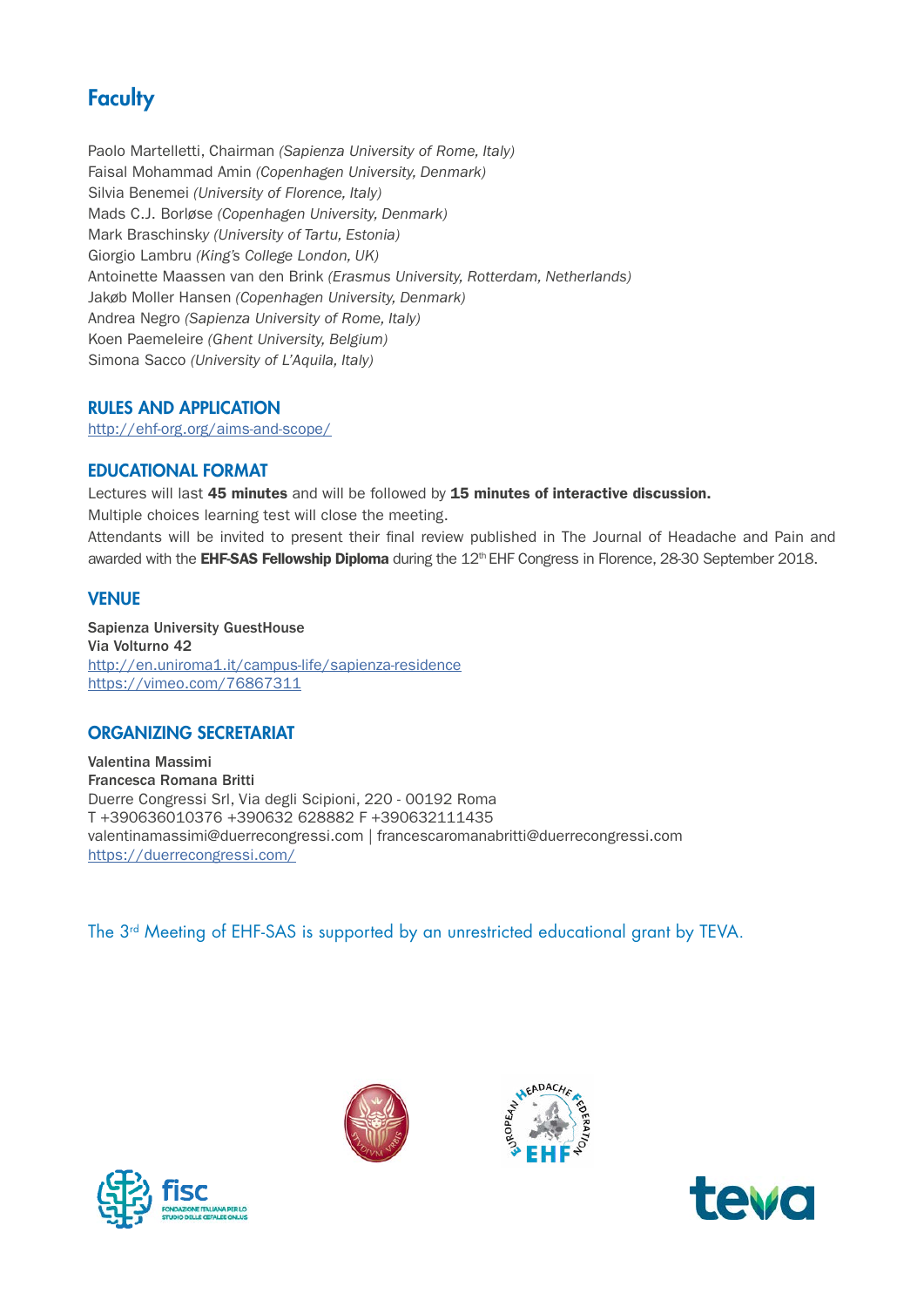# EHF-SAS 3rd Meeting | 13-15 April 2018, Rome

# Junior Fellows

Piera Amoriello Lamberti *(Benevento, Italy)* Enrico Bentivegna *(Rome, Italy)* Michela Ileen Biondo *(Rome, Italy)* Laura D'Acunto *(Salerno, Italy)* Diana Degan *(L'Aquila, Italy)* Eleonora Destefanis *(Turin, Italy)* Livia Ferri *(Rome, Italy)* David Garcìa Azorìn *(Valladolid, Spain)* Elisa Giordani *(Viterbo, Italy)* Morena Anna Guaragna *(Rome, Italy)* Claudia Iannone *(Latina, Italy)* Mara La Rocca *(Rome, Italy)* Maria Benedetta Mariani *(Viterbo, Italy)* Valentina Marini *(Milan, Italy)* Luca Maria Messina *(Erice, Italy)* Michela Ada Noris Ferilli *(Brindisi, Italy)* Chiara Ottaviani *(Rome, Italy)* Dmitrii Ovchinnikov *(Saint Petersburg, Russia)* Francesco Passariello *(Rome, Italy)* Ilse Peeters *(Brussels, Belgium)*  Anastasia Prishchepa *(Moscow, Russia)* Anastasia Savitskaya *(Moscow, Russia)* Yaroslav Skiba *(Odintsovo, Russia)* Kirill Skorobogatykh *(Moscow, Russia)* Maria Letizia Speranza *(Cosenza, Italy)* Valerio Spuntarelli *(Rome, Italy)* Willem Sebastiaan van Hoogstraten *(Gouda, The Netherlands)* Nooshin Yamani *(Tehran, Iran)*